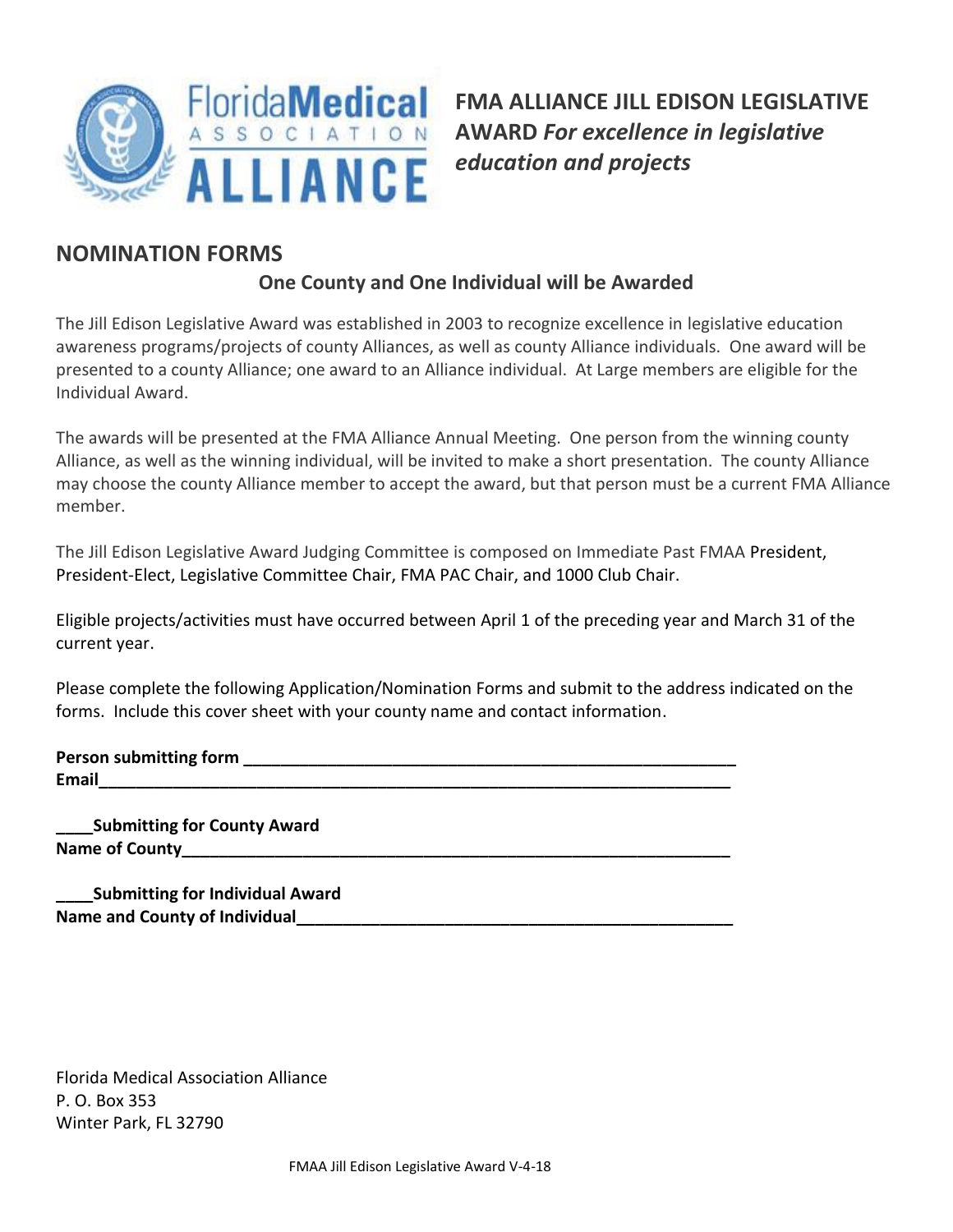## **FMA ALLIANCE JILL EDISON LEGISLATIVE AWARD - COUNTY** *For excellence in legislative education and projects*

Please complete each section below. To maintain fairness, all county entries will be blinded and coded; please do not refer to your county Alliance in the project description or in any attachments (press releases, news features, posters, etc.) by name, county or city.

> Mail completed award application to: Florida Medical Association Alliance PO Box 353, Winter Park, FL 32790 or Email to: [director@myfmaa.org](mailto:director@myfmaa.org)

- 1. Project Summary: Provide an overview of your project, target audience, highlights of the project, and any co-sponsors who were involved.
- 2. Description of Goals: Briefly outline the project's goals, the planning involved, and person responsible for the implementation of the goals.
- 3. Impact of Project on Legislative and Political Involvement: Describe and evaluate ways in which your project impacted legislative and political involvement among the participants and highlight all areas of success.
- 4. Effect on FMA PAC (FMA Political Action Committee): Describe and evaluate the effect this project had on FMA PAC membership and highlight all areas of success.
- 5. Budget and Resource Summary: Provide an overview of the necessary resources, funds, donations, services, and volunteers need to complete the project.

Florida Medical Association Alliance P. O. Box 353 Winter Park, FL 32790